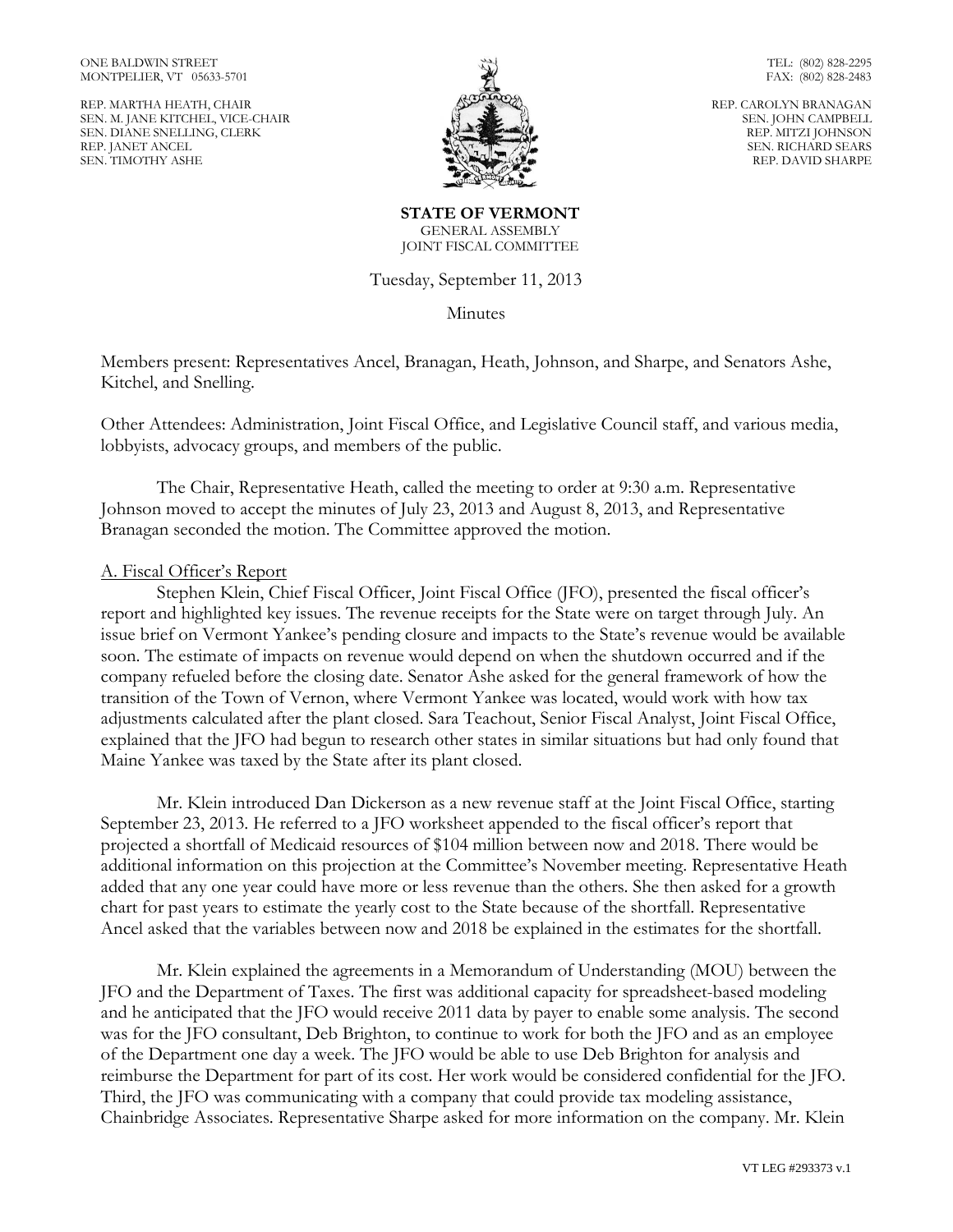Legislative Joint Fiscal Committee September 11, 2013 Page **2** of **12**

responded that Chainbridge Associates had the ability to take actual data or a sample of Vermont federal tax data and create a model that projected the different revenue impacts for the State. It would allow the JFO the capacity to model the data on its own. In responding to Representative Ancel's question, Mr. Klein stated that if we move forward with this approach, it was the expectation that the model would be available for use in 2015.

### B. Update on Statutory Purposes for Tax Expenditures

Ms. Teachout referred to a document distributed at the previous JFC meeting and summarized the information. The Chair requested Ms. Teachout give general comments on the purposes. Ms. Teachout explained that she used other states' information along with Vermont legislative history. She distributed an additional document with a recommendation from Tom Little, General Counsel at the Vermont Student Assistance Corporation on the Vermont Higher Education Investment Credit. Ms. Teachout suggested the Office might solicit feedback on the recommendations. The Chair agreed with this suggestion. Representative Ancel commented that the statutory purposes were being discussed in the right venue (before the JFC), and that where possible, the final purposes should be measurable to ensure meaningful work.

## C. Bill Back Report on Regulated Entities

Georgia Maheras, Executive Director, Green Mountain Care Board (GMCB), and David Martini, Health Policy Director, Department of Financial Regulation, presented a report on the use of bill back authority. Ms. Maheras summarized that the amount for FY 2013 actual bill back funds from assessments was \$395,117. Representative Sharpe asked how much in bill back funds were still underused. Ms. Maheras replied that the total allowable bill back before expenses would have been approximately \$1.8 million for FY 2013.

Senator Ashe queried if the Administration planned to propose a change to the statute to fix the gap in the bill back and ensure the State was not underbilling and offsetting the difference between the revenue collected and expenses incurred. Ms. Maheras stated that the GMCB was mindful to use its statutory authority to not raise the rate of bill back too quickly because hospitals and insurers may pass the cost on to ratepayers instead of absorbing it. Senator Ashe commented that it would be ideal to have the bill back authority closely mirror what the GMCB agreed was the appropriate amount to bill back. Ms. Maheras agreed that the GMCB would be delighted to have a conversation with the members on an appropriate bill back amount and authority. Representative Sharpe asked that the language on the flexibility to the GMCB, on bill back assessments and authority, be included with the report to the Committee. Representative Ancel requested that the full report be provided at the next Committee meeting. Ms. Maheras stated the GMCB and DFR would return for the next meeting if the Committee so desired.

# D. Grant Approval Request – JFO #2640 – Establishment of four limited service positions to manage the appeals process under Vermont's Health Care Exchange.

Jim Giffin, Chief Financial Officer, Agency of Human Services, summarized the grant stating that with the current proposed four limited services positions requested in grant JFO #2640, there were a total of 77 limited service positions in four grants within two years for the Vermont Health Care Exchange. Representative Sharpe asked that of the 77 limited service positions, how many would need to be converted to permanent positions at the end of their contracts in order to sustain the Exchange. Mr. Giffin responded that the Agency was working on that number through the creation of the FY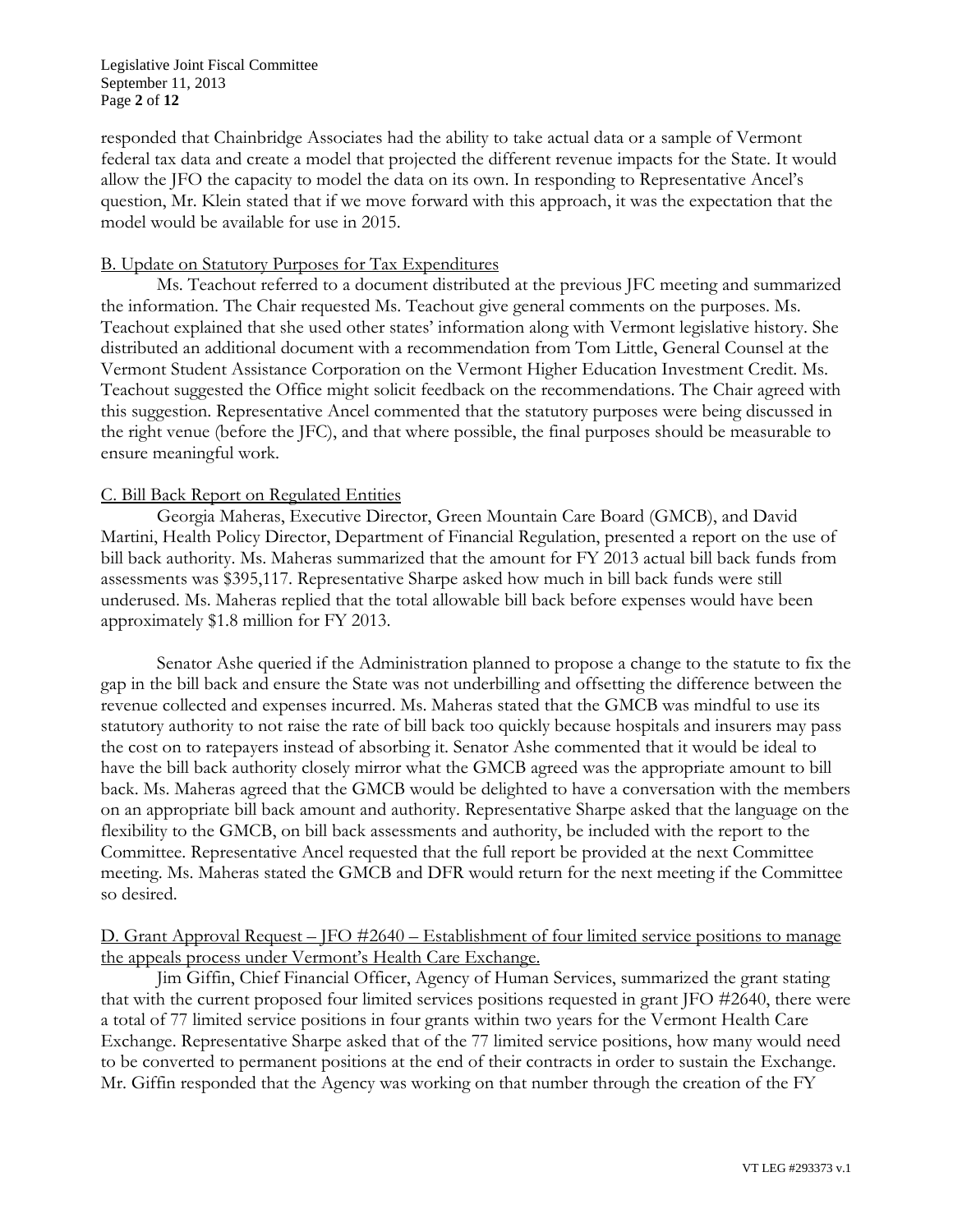Legislative Joint Fiscal Committee September 11, 2013 Page **3** of **12**

2015 budget. Representative Sharpe moved to approve the grant and positions, and Representative Johnson seconded the motion. The Committee approved the motion and grant.

#### E. Developmental Disability Services (DDS) – 1. Methodology

Stephanie Barrett, Associate Fiscal Officer, Joint Fiscal Office, and Emily Byrne, Senior Budget and Financial Analyst, Department of Finance & Management, introduced themselves and distributed the Developmental Disabilities Services Caseload and Utilization Methodology Review report to the Committee. Ms. Barrett explained the report's legislative charge and summarized its contents. As a clarification, she explained that the report was based on a forecasting and methodology review and not a performance review. Ms. Barrett stated that the DDS Waiver made up 96% of the costs for the DDS Program, and that the public safety caseload had a lot more volatility than the regular caseload.

Ms. Byrne explained how the data were analyzed. Representative Ancel asked for clarification on the equity revenue. Ms. Barrett explained that when a shift of people occurred, such as someone who died or moved, the waiver amount was reallocated back into the system to be redistributed and was then considered equity revenue to the program. She added that new consumers and existing consumers with increased needs apply for the funds and the equity revenue was distributed to these new services. Representative Heath clarified further that the Legislature's estimates on how much of the allocation would be available each year became a part of the predicted revenue to offset the expenditures of DDS. Ms. Barrett stated that when projecting outwards, both the current and new need were included in the estimation.

Ms. Barrett concluded the summary with recommendations. She explained that the working group was attempting to finish all the statutory requirements for the methodology report by mid-December, and in advance of the January deadline for recommendations to the Emergency Board on a consensus estimate. Senator Ashe asked what the policy questions would be for the Legislature in January. Representative Heath explained that when the forecast was created, it gave an estimated \$2.5 million budget savings target but if the revised budget projection exceeded that amount, there would need to be rescissions within all the agency budgets, and the reduction in DDS would be the basis for discussions. Ms. Barrett clarified for Representative Sharpe that \$2.5 million was forecasted in July of 2013 as a savings to the FY 2014 budget. The study concluded that the \$2.5 million projection for FY 2013 could be revised or annualized down to \$2.23 million.

### 2. DDS Work Group Report

Susan Wehry, Commissioner, Department of Disabilities, Aging, and Independent Living, distributed her testimony and the report from the DDS Legislative Work group. She summarized the outcome of the work group's report and recommendations to meet the \$2.5 million savings target set forth by the Legislature. She concluded that even though there were six good recommendations for potential future cost savings to the DDS budget, the work group did not succeed in its charge.

Representative Heath commented that she attended all work group meetings, and was disappointed that there were more ideas costing additional money than ideas to meet the savings target. She added that a housing concept to combine tenants in groups of three had the most potential, but there was a challenge of the limited amount of Section 8 vouchers and the regulations of the program potentially leaving someone without housing. Representative Heath opined that it seemed difficult for people to move forward because most of the participants of the group had a stake in keeping the status quo. She stated that with the program growing at 6-7% annually it seemed unsustainable at its current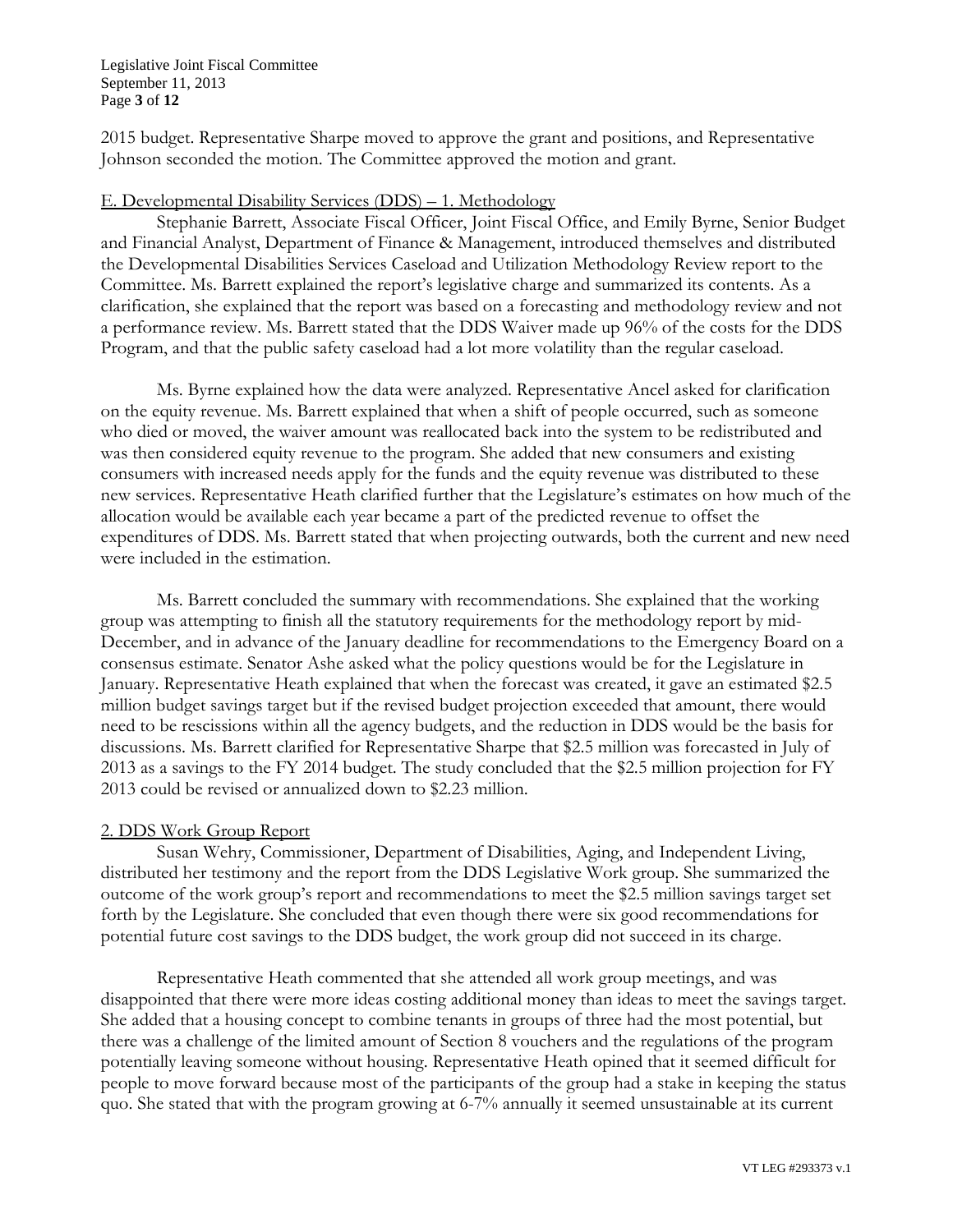#### Legislative Joint Fiscal Committee September 11, 2013 Page **4** of **12**

trajectory. Representative Johnson added that the program cost about \$170 million yearly, with a substantial amount of State-matched Medicaid funds. Senator Snelling showed her disappointment for the failed attempt of the work group in meeting its legislative charge, but stated she was hopeful that the future work group could solidify some of the ideas from the report to achieve future savings.

Commissioner Wehry responded to Senator Ashe's earlier question on policy choices for the Legislature in 2014. She stated the question should be asked as to whether the current system of care should be changed to a more priority-based system of early intervention. Another policy question was whether to implement a self-imposed housing concept that allowed for three people not of the same family to live together and combine assets. Lastly, there would be a year-long task force that she had confidence would put forth fresh ideas.

### F. FY 2014 Accelerated Choices for Care Reinvestment

Commissioner Wehry distributed her written testimony and explained the recommendation for reinvestment savings. Senator Ashe asked if the request of \$210,000.00 was due to losing federal funding of that amount. Commissioner Wehry replied that the bulk of the lost funding was from federal Sequestration. Senator Ashe inquired how the Department identified people that were in need of assistance from the program. Commissioner Wehry responded that the five Area Agencies on Aging conducted risk assessment tests at senior centers on any senior that requested assistance through a standardized assessment tool that determined the level of service needed. Senator Ashe commented that there appeared to be a gap for seniors that were unlikely to seek help or congregate for a meal at a senior center. Representative Johnson commented that the 3 Squares program had a 30% participation rate of seniors for the program and the Vermont Food Bank had only a 10% participation rate. She then asked how the Department could connect and share staffing resources from the 3 Squares program and the Choices for Care program to better serve seniors' nutritional needs. Commissioner Wehry agreed with the Representative that the Department had an objective to meet the same participation rate as 3 Squares but had struggled due in part to many seniors having the mentality that nutrition was a social benefit. The Department had a new initiative underway to entice seniors to utilize the program's benefits through making a direct linkage to nutrition and health by using the resources of the wellness program and the Blueprint team.

Representative Sharpe commented that although he was sympathetic to the needs of seniors' nutrition in the State, he had concerns for backfilling Sequestered funds for the elderly programs and not doing the same for the Head Start program. Commissioner Wehry responded that the Department was not asking to fully backfill all the impacts of the Sequestration but large cuts in nutrition could lead to actual acute and direct health risks for seniors.

Representative Heath commented that there was another Sequestration cut to case management, and she inquired why the Department chose not to recommend backfilling funds to that program. Commissioner Wehry responded that the case management did not have the same immediate consequences as the nutritional programs. In addition, the Department may propose to make the program more robust by connecting case management to other initiatives, such self-neglect as that began the previous year and which had a report due soon for the FY 2013 budget adjustment (BAA) conversation. Representative Heath asked that if the Committee approved the expenditure, what reassurance would the Committee have that there would be a quick turnaround of resources to services. Commissioner Wehry responded that the Department had prepared in advance for a quick release of the grants by organizing the infrastructure and having a pretargeted audience to receive the funds.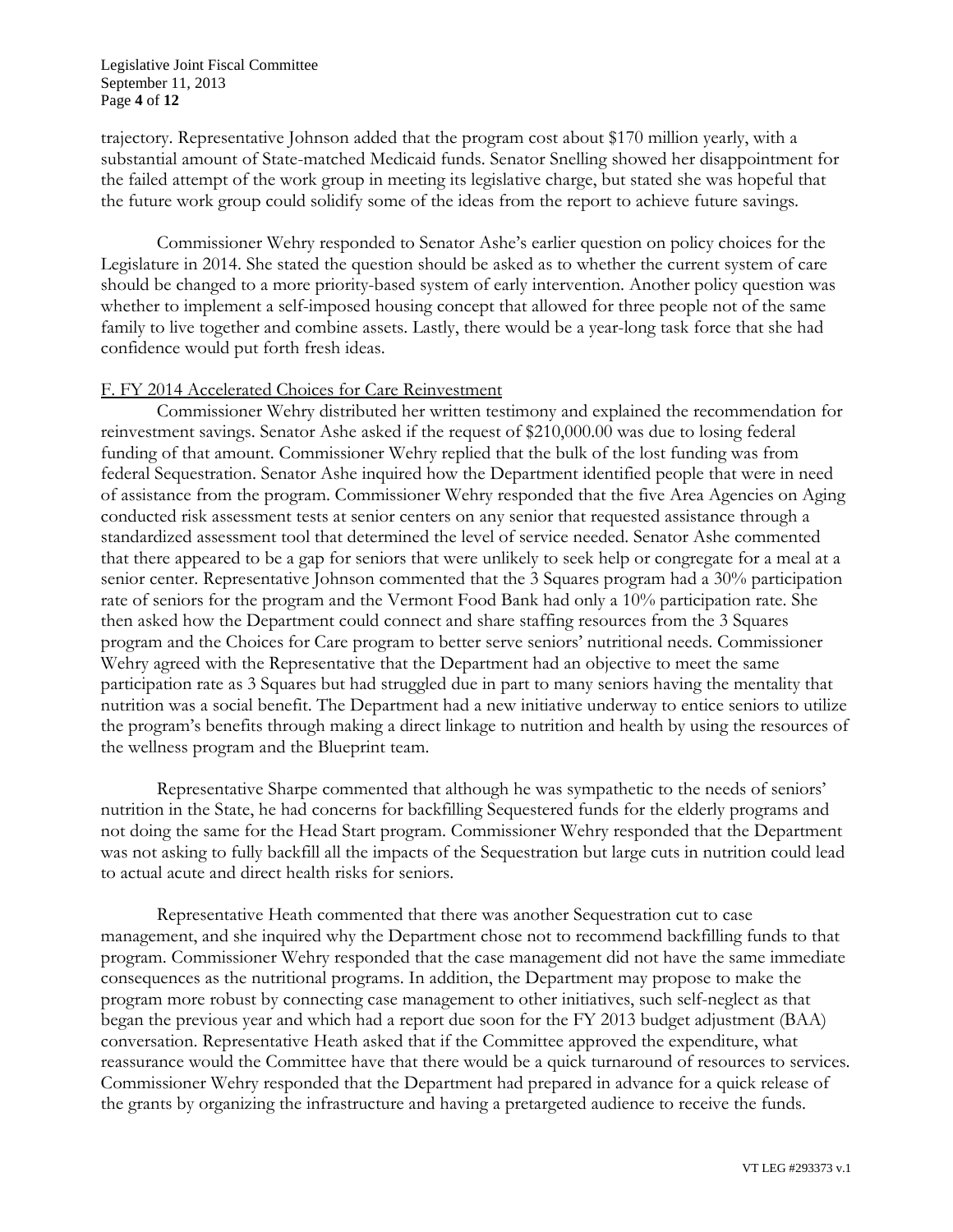Legislative Joint Fiscal Committee September 11, 2013 Page **5** of **12**

Representative Heath showed concern about the waiting lists for the Choices for Care moderate needs group, and she asked if there was anything administratively that could be done to serve those people better before the FY 2013 BAA was enacted. Commissioner Wehry responded that the Department could not require the moving of funds across agencies to address waiting lists. Uncertainties make the concept of moving funds uncomfortable for agencies to implement. Representative Heath asked that because there was an estimated \$6 million in reallocation funds that would be redistributed in the BAA to agencies, could the Department convince the agencies to redistribute the funds voluntarily now to the moderate needs group where there are waiting lists. Commissioner Wehry responded that the Department could have a conversation with the agencies. She recommended that the Department be given more flexibility for future budgets.

Senator Snelling commented that the Legislature may need to set parameters around a target of how many should be served in the moderate needs group if it continues to increase. Commissioner Wehry stated that there were many people on the waiting list that were not Medicaid eligible. She added that the Centers for Medicare and Medicaid (CMS) included a rule that Medicaid-eligible recipients be served first in the Choices for Care program.

Senator Snelling moved to approve DAIL's request for spending authority in the amount of \$210,000.00 to address urgent food insecurity and nutrition needs of seniors, and Representative Johnson seconded the motion. Senator Ashe asked for a list of other competing pressures within Choices for Care that needed funding discussions. Commissioner Wehry responded that elder abuse, transportation, augmenting programs in residential care, and available housing were some of the challenges facing the elderly that would be discussed in the BAA. The Committee accepted the motion.

G. Grant Approvals – 1. JFO#2639 – grant from the U.S. Department of Health and Human to the Vermont Department of Health to strengthen and enhance adolescent and transitional-aged youth treatment services that includes one limited service position.

Ms. Cimaglio distributed a document, and summarized that the grant would allow the Department to work in a focused way through a more evidence-based approach of outcomes. Senator Ashe asked if the grant was a next phase to existing efforts with youth, and what could be expected from the evidence-based outcomes. Ms. Cimaglio responded that there were new programs researched as best practices and the Department chose two programs for the grant process, Seven Challenges and Seeking Safety, in addressing this group of high-risk youth. In responding to Senator Ashe's question, Ms. Cimaglio stated that there were no State funds needed to match the federal grant funding.

Representative Sharpe queried what the role of the limited service position would be within the grant. Ms. Cimaglio responded the position would allow the State to carry out the administrative aspects of the grant. Representative Ancel asked what type of assistance other organizations around the State would receive from this grant. Ms. Cimaglio responded that the four sub-grantees were selected through a competitive grant process, and other organizations not selected but interested in the grant outcomes would receive the results at the end of the process along with training on the new outcomes.

Representative Branagan commented that the outcomes of the grant seemed more administrative-goal-oriented than that of the individual youth level. Ms. Cimaglio replied that the outcomes for the systems level piece of the grant were to support all providers in managing their organizations better. Representative Branagan inquired where the assistance for the systems level support would come from. Ms. Cimaglio responded that the Educational Institute of Maine (AdCare)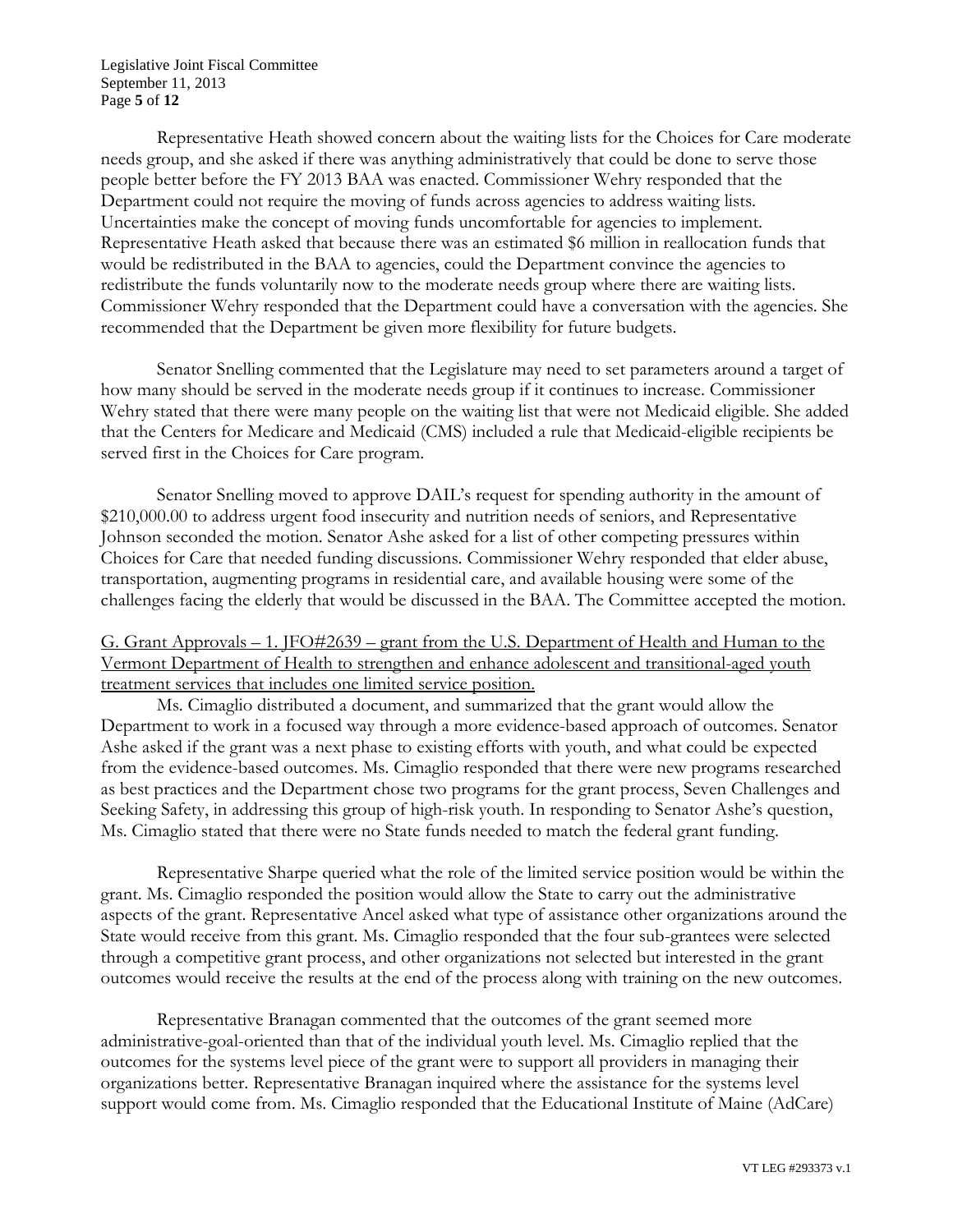was providing the programmatic expertise to the providers. Senator Snelling queried if the Department would be coordinating with current systems in place that were working with this population of youth. Ms. Cimaglio confirmed it was and that two specific agencies would be taking the lead, Washington County Youth Service Bureau and Centerpoint Adolescent Treatment.

2. #JFO 2638 – grant from the U.S. Department of Health and Human Services to the Vermont Department of Health to increase identification, early intervention, and treatment for young adults at risk for substance abuse that includes the establishment of one limited service position.

Ms. Cimaglio distributed a document summarizing the grant and explained that routine medical care would be embedded within alcohol screening to young adults.

Representative Ancel moved to approve both grants JFO#2638 and JFO#2639 and their positions, Representative Branagan seconded the motion. The Committee approved the motion and both grants.

## H. Auditor Recommendation on Special Education (SPED) Performance Audit

Doug Hoffer, State Auditor, and Susan Mesner, Deputy State Auditor, distributed documents, and Mr. Hoffer summarized the report and its recommendations. Senator Kitchel commented that the rationale for the SPED audit was for the Legislature to better understand what the outcomes were of past legislation, in deciding the future direction for initiatives with a goal to reduce SPED costs. Representative Sharpe asked why the charts in the report did not show the growth of students. Mr. Hoffer responded that the number of students was flat. Ms. Mesner added that the growth for disabled children covered by the Individuals with Disabilities Education Act (IDEA) during 2000 and 2011, ages 3 to 21 years, was 1.5%. Representative Sharpe asked if the relative growth of students may be larger because of the decrease in overall student population in Vermont. Ms. Mesner stated that was infact the case, and Mr. Hoffer added that even though student growth was down, expenses during that period rose 98%. Representative Heath added that the severity of the disabilities of children had changed over time.

Senator Kitchel commented that the 2012 Picus report on Vermont's education funding indicated that Vermont was an outlier from other states because of its high utilization of Para-educators. Representative Heath stated there should be a more focused look at the district level, through sampling, to discover similarities with Individualized Education Programs (IEPs). Mr. Hoffer showed concern for the lack of training for paraprofessionals as opposed to licensed SPED teachers, and the increased utilization of them in school districts. He alluded to a pilot project that occurred in a Williston school and offered to deliver a copy to the Committee.

Senator Snelling suggested the Legislature have a conversation with the Agency of Education to follow-up with the Auditor's report findings. Senator Kitchel added that the Auditor's report was the first step toward discovering action steps in reducing SPED costs, but it was too early to make an informed decision. Representative Ancel suggested the narrow questions of what it meant for Vermont to be an outlier in SPED be considered in deciding next steps in the conversation. Representative Branagan inquired where the research from UVM could be found that the Auditor alluded to earlier. Mr. Hoffer responded that he would send the information to the Committee, and agreed with Representative Ancel's suggestion that next steps to the SPED conversation be very narrow.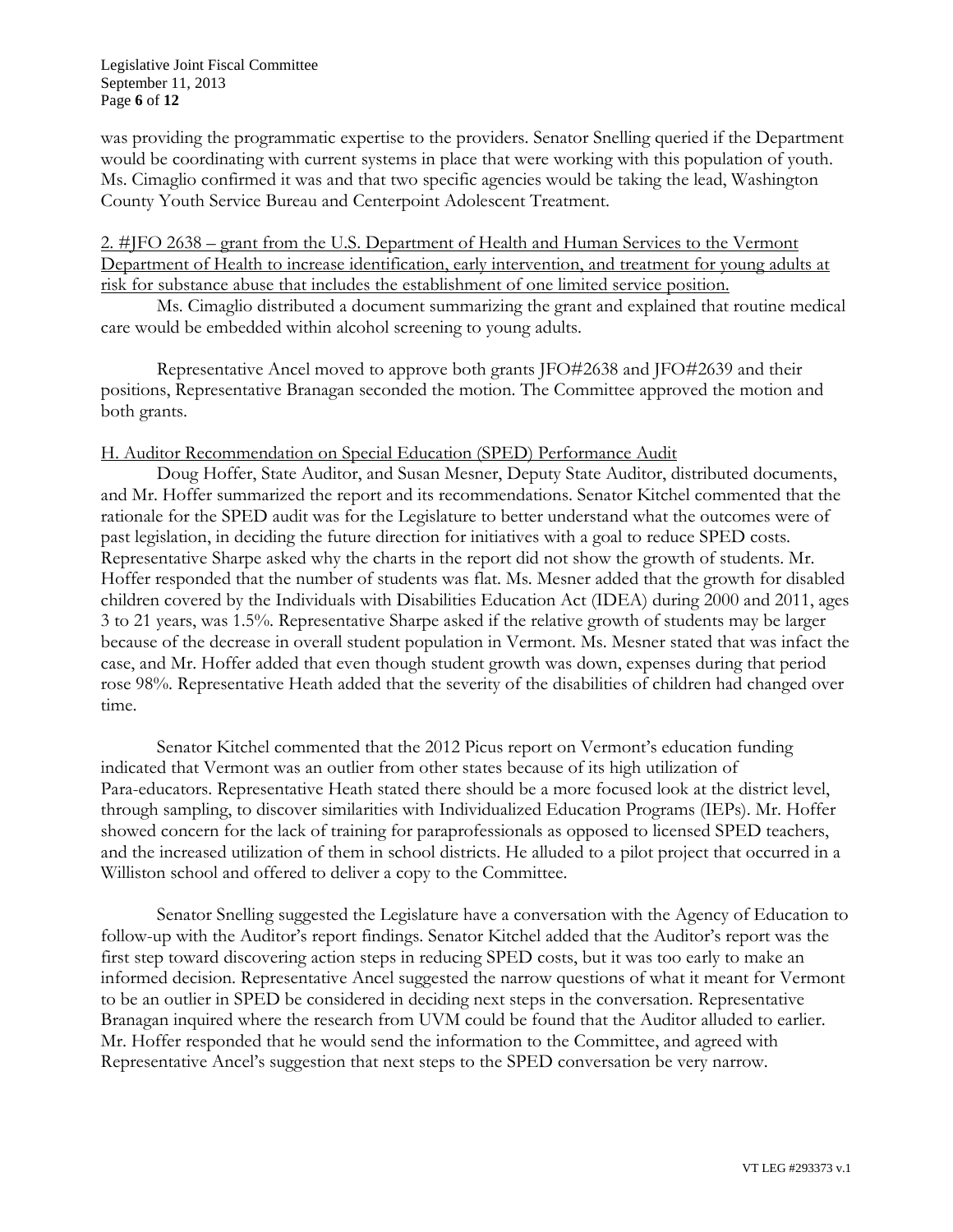Legislative Joint Fiscal Committee September 11, 2013 Page **7** of **12**

### I. VT Campaign Finance System Development Expenditures Report

Jim Condos, Secretary of State (SOS), and Steve Mattera, Information Technology Supervisor, Secretary of State's Office, distributed and summarized the report to the Committee. Secretary Condos explained that the concept of the initial legislation was for a new system to be built that would house all the different types of campaign data and technology to enable communication between the different programs. The request for proposal (RFP) included a request for either an off-the-shelf technology or a complete development scheme to build a model. Secretary Condos explained that the handout had an error. Under number 4 of the handout, Funds Status, \$40,000.00 had been carried forward from FY 2013 and transferred to the (new) Secretary of State Services Fund. This new fund would be used for the consolidation of all campaign special funds. Senator Ashe asked what the downside was to the different systems not communicating with each other. Secretary Condos responded that it was cumbersome and awkward functionally from both an administrative and user side. He clarified that the term user meant the candidate inputting data and the public or media searching for information.

Senator Kitchel inquired whether the SOS had done research into other states' successful systems to get an estimate of the cost for a Vermont system. Secretary Condos offered to update the Committee at its November meeting. He cautioned that there was a previous report in 2010 that quoted a new system at \$600,000.00 to \$1 million, but nothing recent to gauge a good estimation. He opined that a large portion of the work could be done through federal funds dedicated to this type of work, except the two modules, campaign finance and the lobbyist disclosure, were not allowed under the federal grant. Senator Ashe asked if the campaign finance module would be an additional component to the larger system, and whether the State's share of the cost would be just for the two modules not included in the larger system. Secretary Condos responded that the State's share of the cost was just for the two modules, the campaign finance database and the lobbyist disclosure. Senator Ashe showed concerns for the duplication of data and the issues that have plagued State government's information technology projects. He added that he was aware of a news agency creating a searchable database on the same type of information, and asked what would be different for the user with the new SOS system. Secretary Condos responded that the news agency would need to use the SOS's existing information that was in Portable Document Format (pdf). The SOS's system would be using the original data which should make a more robust and integrated system for the office and for users at all levels.

Senator Snelling inquired if election night reporting of vote counts would be included in the system. Secretary Condos confirmed it was in the planned election administration system. Representative Ancel inquired whether the intention of combining all five of the modules was to better leverage funds. Secretary Condos responded it was not the intent but rather the ability to change the current systems into a single platform system where all the modules (applications) would run from, and would make it more cost-effective. Mr. Mattera agreed with the Secretary that by combining the modules into one platform, the system would be more cost-effective and able to update the appropriate modules simultaneously when information was inputted by legislative members or at the town clerk's level. Representative Sharpe showed concern for State government's expenditures on information technology and less-than-perfect track record with projects. He suggested that the SOS consider collaborating with the media entity creating the similar database to reduce costs. Secretary Condos stated his office had conversations with the aforementioned media entity on its endeavors but not on collaboration. He added that his office had a positive track record of reducing paper and costs, and he was optimistic that the new system would be a success.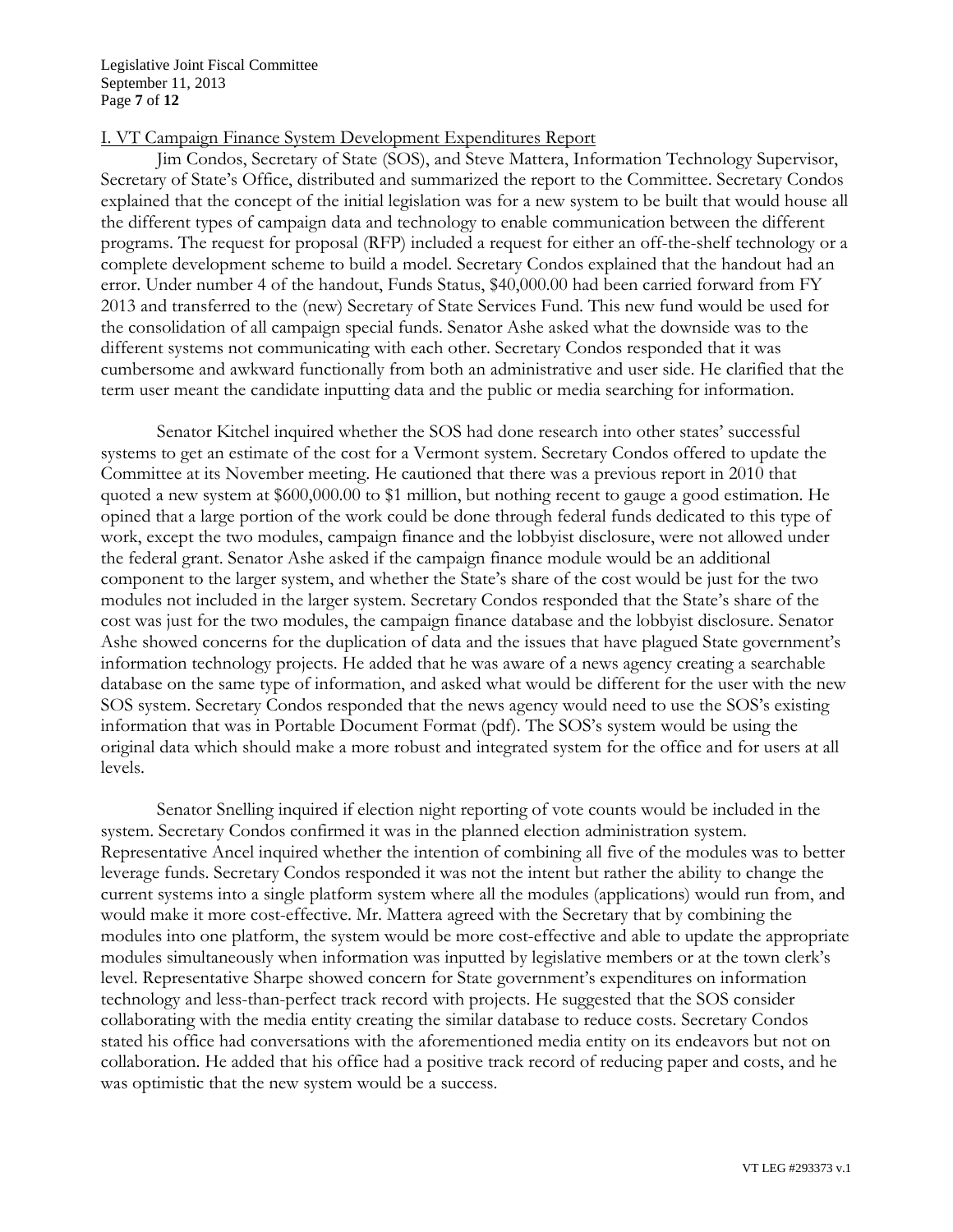Legislative Joint Fiscal Committee September 11, 2013 Page **8** of **12**

## J. Administration's Update – 1. Mental Health System Update

Paul Dupree, Commissioner, and Frank Reed, Deputy Commissioner, Department of Mental Health, distributed a document that reflected the historical trends of level one acute care and next level beds in the Vermont mental health system, and summarized the data. The State currently had a total of 35 identified contracts for beds. Senator Kitchel asked for clarification on the issue of capacity and the total number of contracts. Commissioner Dupree stated there were a total of 35 contracts out of the 54 needed, plus the new Middlesex facility had an additional 7 secure residential beds included in the count. There were 6 additional beds that opened in Westford and the 6 beds in Williamstown's Second Spring would remain open for now, plus 4 additional beds in Rutland, and 5 new beds at the Soteria House available after January 2014.

Commissioner Dupree stated that a possible topic of discussion for the Mental Health Oversight Committee (MHOC) could be on whether all 25 beds at the new state hospital facility would be needed. Commissioner Dupree responded to Representative Heath's question that the Second Spring facility in Williamstown would eventually have to go offline due to licensing and capacity issues with the building. Representative Sharpe referred to the estimated number of people that waited for treatment and queried where those people would stay while waiting for a bed to open up for them. Commissioner Dupree responded that they either waited in the emergency rooms of hospitals or in the corrections facilities, depending on whether the judge ordered an inpatient or outpatient evaluation.

Representative Ancel asked what had been the longest wait for a bed. Commissioner Dupree responded that there had been a person who spent 22 days in corrections and another who spent 14 days in an emergency room. Representative Ancel queried if there had ever been pressure to release a person before they were medically ready because of the need for beds. Mr. Reed responded that the Health Access Oversight Committee (HAOC) was reviewing the readmission rates to hospital emergency rooms to determine if patients were returning because their needs were not addressed during their first admission. Commissioner Dupree commented that the hospital's function for acute care was only the stabilization of patients in order to receive rehabilitation and recovery from other sources. He opined that there may need to be better rehabilitation and recovery efforts from the community and from contracted sources. Senator Kitchel asked if the MHOC planned to analyze the data on how often an acute care patient was transferred to a correctional facility instead of a contracted facility for mental health assistance. Commissioner Dupree responded that data showed 2 people were currently in corrections because of a court order but the amount fluctuated from 0 to as high as 5.

Representative Heath asked the Commissioner to return to the Committee at its November meeting to followup on a recommendation for capacity of the State Hospital. Commissioner Dupree confirmed he would return in November. Senator Snelling asked what coordination and early intervention was available to avoid people accessing emergency room care. Commissioner Dupree responded that there were a number of enhancement services that the Department would be reporting on to the General Assembly in January 2014, along with emergency services, in a report due at that time.

### 2. LIHEAP Update

Richard Moffi, Fuel Assistance Program Chief, Department for Children and Families, distributed a handout and explained that the Department was in the process of implementing two legislatively approved initiatives. The first, establishes an amount that can be charged (margin) for oil, kerosene, and delivered propane above the wholesale price (the rack price). Senator Kitchel asked what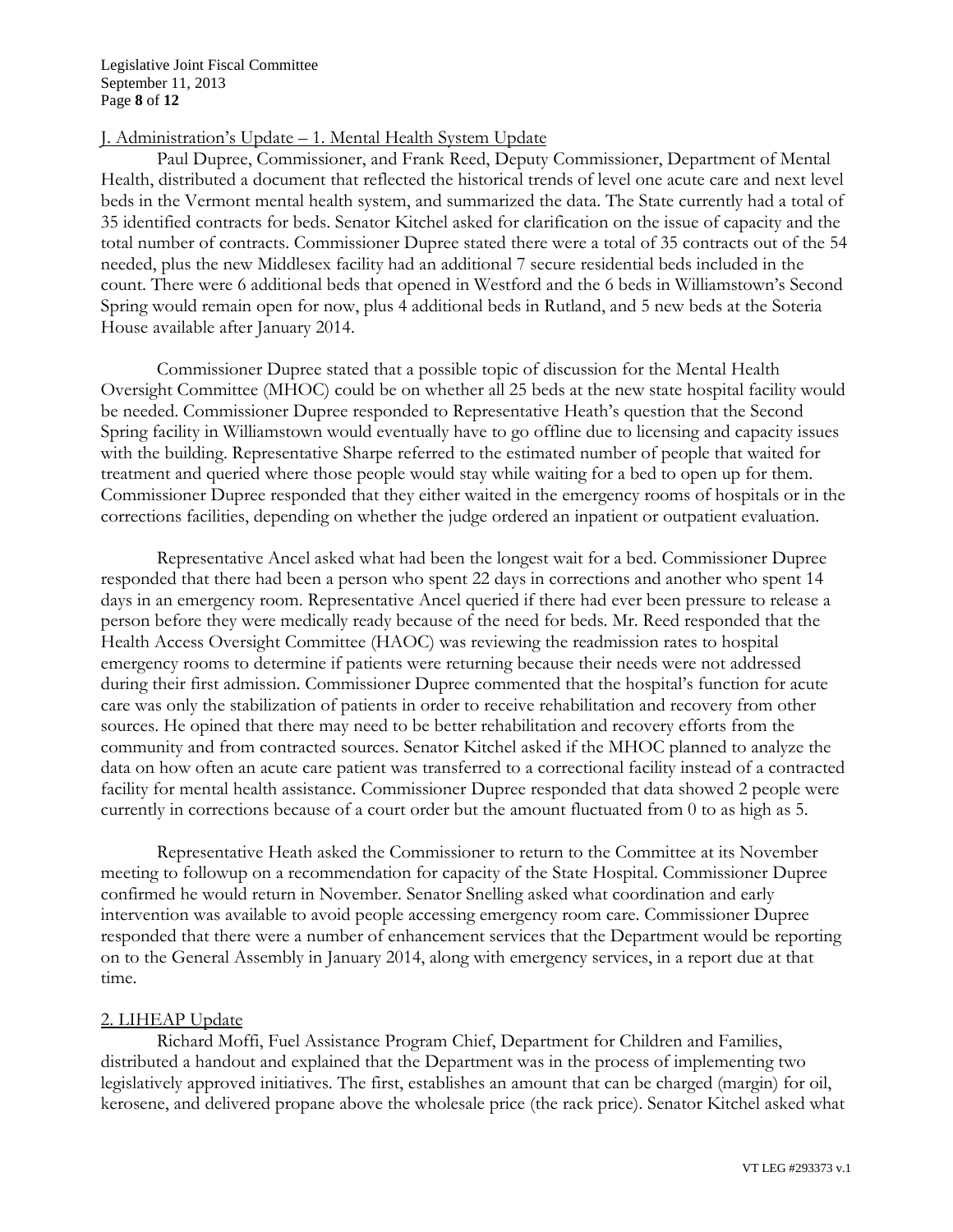#### Legislative Joint Fiscal Committee September 11, 2013 Page **9** of **12**

the deadline was for making decisions on setting the benefit level and the total funding for the program. Mr. Moffi responded that November 1, 2013 was the final date to set the benefit for seasonal fuel for the majority of the program's recipients, except for firewood recipients.

Second, Mr. Moffi described the recent implementation of the Green Mountain Power and Vermont Gas discount program. Representative Sharpe asked for an update on the collaboration between LIHEAP and the weatherization program. Mr. Moffi explained that for the first time in 16 years, the refund report and the consumption report came in a digital format that made it easier to interpret the data. By analyzing the data, both the LIHEAP and the weatherization program could target high consumption recipients who would then be put on the list as a priority for weatherization services. Representative Heath reminded the Committee that any recommendations of additional spending for LIHEAP that addressed the federal reductions from Sequestration would go before the Emergency Board for consideration prior to the 2014 legislative session.

## K. Interim Budget and Appropriations Adjustment Plan

Brian Searles, Secretary, and Lenny LeBlanc, Director, Finance and Administration, Agency of Transportation, referred to a memorandum from Secretary Spaulding of the Administration, dated September 3, 2013, in which he requested the approval of a rescission plan due to the \$4.1-million downgrade in the FY 2014 July consensus revenue forecast. He then summarized the attached spreadsheet listing the proposed adjustments to the FY 2014 Interim Budget. Representative Sharpe asked what solar projects were not going to be accomplished according to line 14 of the handout. Secretary Searles responded that specific projects had not been identified and may or may not include a solar project but agreed to notify Representative Sharpe if any solar projects were slated for rescission.

Senator Kitchel made a motion to approve the FY 2014 interim budget and appropriation adjustment plan, and Representative Sharpe seconded the motion. The Committee approved the motion.

## L. Transportation Grants – 1. JFO#2637 – Federal Emergency Management Agency (FEMA) grant to the Vermont Agency of Transportation for 2013 Flooding.

Secretary Searles summarized the grant, stating it included FEMA funds for 2013 flooding that occurred during June 25 and July 11 of 2013 within five counties of Vermont.

The Chair requested that both grants (JFO #2637 and JFO #2641) be voted on together after hearing the summaries.

2. JFO#2641 – Grant for Western Corridor Rail Rehabilitation

Secretary Searles summarized the grant, stating that it was a federal Tiger 5 grant that was just over \$8.9 million for the western corridor rehabilitation rail project that requires \$2 million in State matched funds. The project has an overall cost of \$18.5 million that included \$2 million in State matched funds. The Project has been spread over two years and will be included in the FY 2015 proposed budget.

Senator Kitchel made a motion to approve both Grants, JFO#2637 and JFO#2641, and Representative Johnson seconded the motion. The Committee accepted the motion and approved both grants.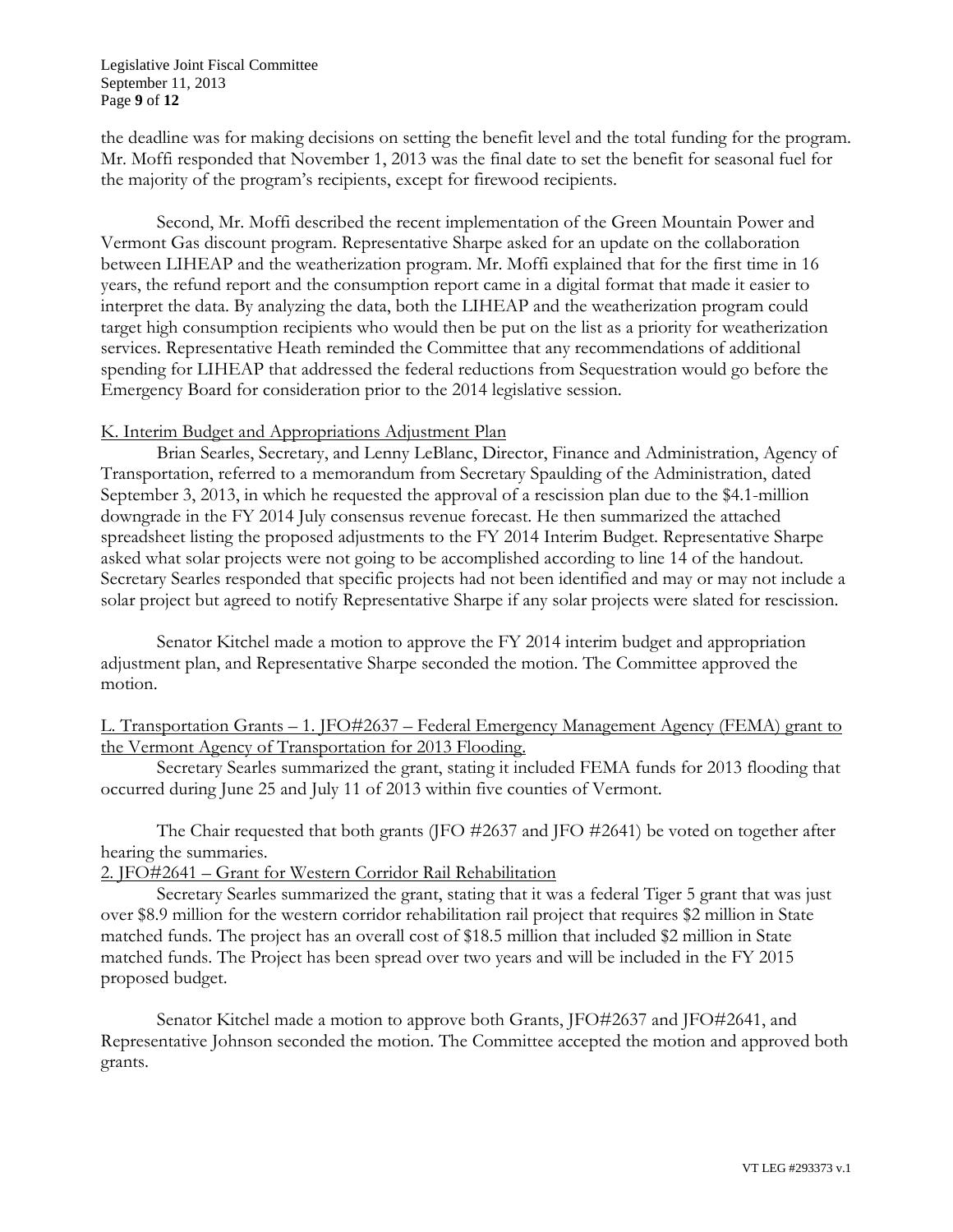#### Legislative Joint Fiscal Committee September 11, 2013 Page **10** of **12**

## M. Administration's Fiscal Updates – 1. Funds Status Closeout Report for FY 2013

James Reardon, Commissioner, Department of Finance & Management, distributed a document on revenue versus target and summarized the small differences from the preliminary estimates given at the July 2013 meeting.

### 2. General Fund and Transportation Fund Balance Reserves

Commissioner Reardon distributed two additional documents and also referred to the handout from the previous agenda item. Representative Sharpe asked if the \$37 million balance in the total prior year Education Fund surplus had been allocated for the FY 2014 budget or was it for FY 2015 budgetary purposes. Mr. Klein responded that a portion of unreserved/undesignated funds may be available for FY 2015 but that it had not yet been estimated. He suggested his office provide the latest Education Fund Outlook information to the Committee at the November meeting, but the final estimate would not be available until the beginning of December when the Secretary of Education announced it.

# 3. Report on FY 2014 Budget Adjustment (BAA) Pressures

Commissioner Reardon referred to the reverse side of the document from the FY 2013 closeout, for the FY 2014 General Fund BAA pressures and summarized its contents. The Agency of Natural Resources BAA pressure for FY 2013 and FY 2014 was due to an inability to pay its Fee for Space in the Waterbury Complex after workers were dislocated by Tropical Storm Irene and moved to the National Life Building in Montpelier as a permanent residence. In addition, all other State offices that were dislocated by Tropical Storm Irene and moved to permanent locations would no longer be reimbursed through FEMA for Fee for Space as of January 7, 2014.

Commissioner Reardon informed the Committee that it was not possible for the State to backfill all the loss of federal funds from sequestration and warned that budgets should conform to the realities of new budget constraints. Additions not on the handout that may have a BAA impact included the Vermont Veterans' Home, and the State Police. The State Police BAA was due to upgrades and other contract changes, totaling \$1.9 million. The Commissioner stated he would attempt to include the State Police BAA pressure within the State employee pay act resources but as a separate item. Senator Ashe asked specifically what the State Police BAA included. Commissioner Reardon responded the amount was due to an upgrade in salary and wages for a reclassification request that was outside the State contract negotiations, and was approved by the Department of Human Resources prior to the current contract negotiation. A final possible BAA item could be the backfill of funds from a loss of federal funding to the Brattleboro Retreat.

### 4. Report on FY 2015 Budget Development System & Process

Commissioner Reardon referred to the same set of documents and summarized the information on the FY 2015 budget process. He announced that the budget challenge for FY 2015 could be at least \$55 million, and recommended that the State reduce its reliance on one-time funding for budgetary needs within base budgets.

Senator Kitchel asked that the Commissioner explain the opportunities for public input for the Administration's budget forums. Commissioner Reardon explained that the public forums were scheduled in October through Vermont Interactive Television and information on the forums was located on the Department's website.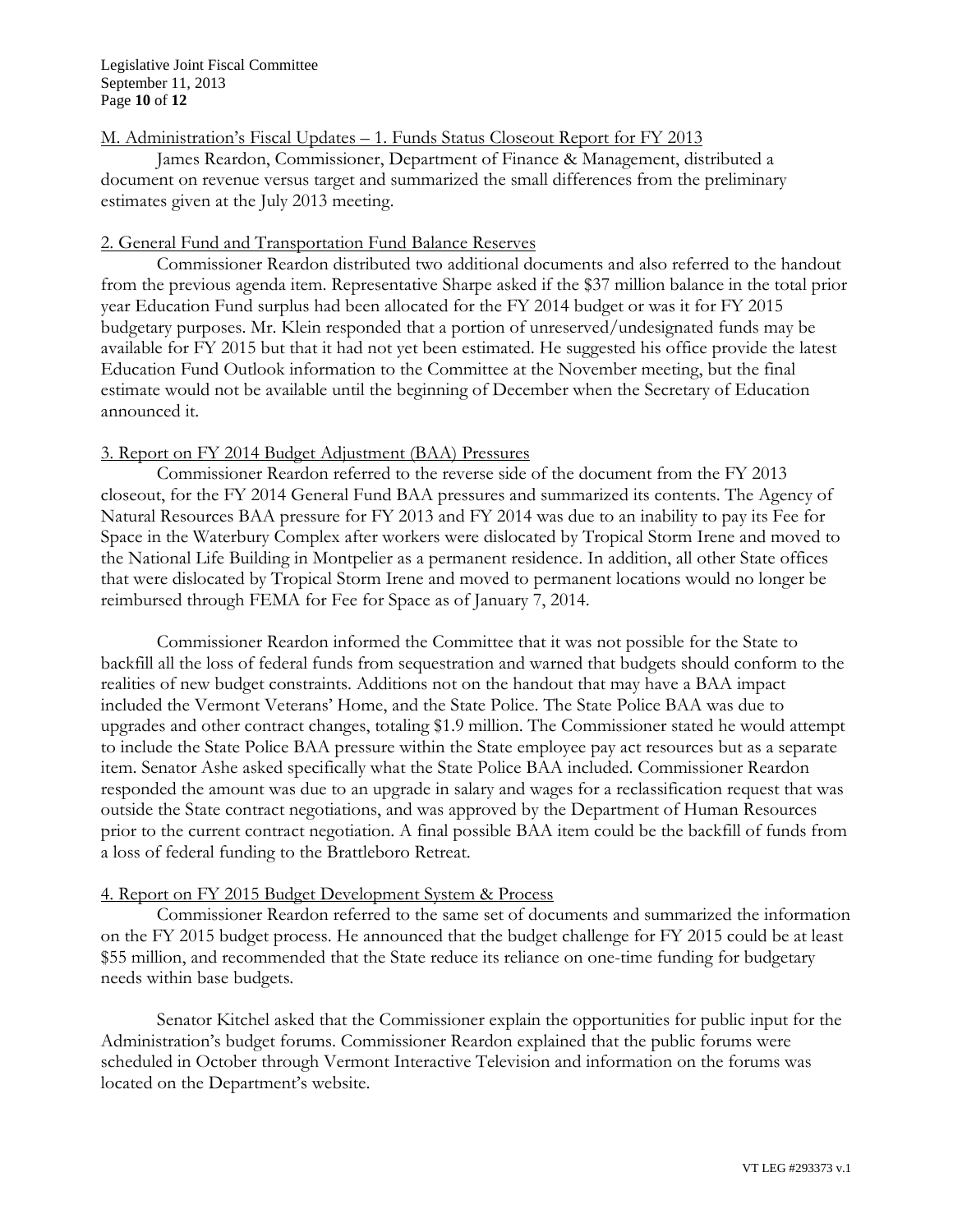#### Legislative Joint Fiscal Committee September 11, 2013 Page **11** of **12**

The Committee adjourned the meeting at 3:05 p.m. and convened a special meeting that included the Joint Fiscal Committee and the Chairs of the House Committee on Institutions and Corrections, Representative Alice Emmons, and the Senate Committee on Institutions, Senator Peg Flory.

## N. 1. Accounting Standards for Engineering Costs – FY 2015 Capital Budget

Commissioner Reardon distributed and summarized a report to the Committee. He stated that a capital asset associated with engineering costs within the Department of Buildings & General Services (BGS) that has a useful life of 20 or more years could be justified as receiving capital funds. He added that a project not meeting those criteria should be funded through operating expenses. There were projects within BGS that fell within those parameters for capital funds but suggested the engineers track their time to get a true cost of a project.

Commissioner Reardon in responding to Representative Heath cautioned the Committee to not predetermine the final recommendation for the report, and instead move forward to track engineer costs and make a decision with the Capital Budget and State Budget when ready. Representative Emmons thanked the Commissioner, and stated that the report would be helpful to her committee to put parameters around capital projects and engineer costs and creating a useful dialogue. Senator Flory agreed.

## 2. Waterbury Complex Update

Michael Obuchowski, Commissioner, and Michael Stevens, Special Project Administrator, Department of Buildings & General Services, distributed a report that included an update on the Waterbury Complex reconstruction for post-Tropical Storm Irene. He offered to send the Committee a monthly report on notable projects that BGS was engaged in as well as Act 51 of 2013 mandated report on the Irene Recovery efforts. The Commissioner stated that the Waterbury Complex reconstruction project was ontime and within its budget.

Mr. Stevens stated the interior of the Osgood building deconstruction was 50% complete, and once completed. the crew would move to the outside of the building to deconstruct it at the end of September. The Department would have the building debris removed, but materials that could be recycled would be separated out for reuse. Senator Snelling asked if the Department was documenting the deconstruction project for historical purposes. Mr. Stevens confirmed BGS was photographing the project in all of its different stages of the process.

Mr. Stevens stated that there were currently 55 people working on the project. He summarized the bid process for the different aspects of the deconstruction and waste removal, and announced that Casella Construction had received the largest contract, which was for the Osgood building. Senator Ashe asked if the bid process had any special procurement requirements, such as wage rates or use of certain contractors. Mr. Stevens responded that because the grant for the project was partially funded by FEMA, the contracts are required to follow the State bid process with the caveat that the RFP selection process could not use geographical location as a criterion for selecting a contractor. Mr. Stevens in responding to Senator Ashe's other question stated that the Davis-Bacon Act of 1931 did not apply to the selection process but the mean prevailing wage would apply. Senator Ashe then strongly urged the Department to use the mean prevailing wage as criteria for the selection process. Representative Sharpe showed concerns for the companies that did not pay its employees' health care insurance in order to underbid and receive the contract. The result was that employees then ended up